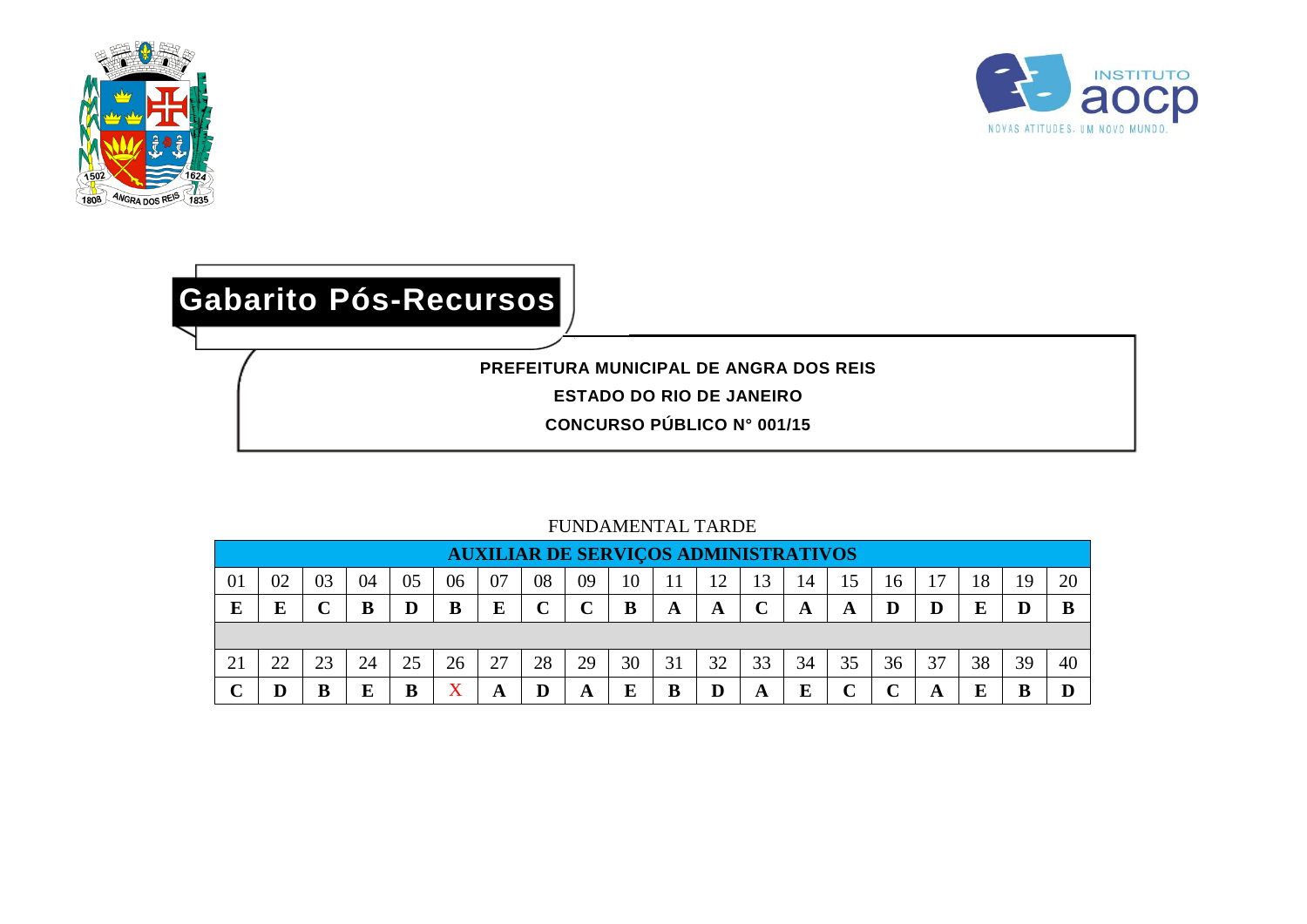MÉDIO TARDE

|    |         |    |    |        |    |                 |        |    | <b>INTÉRPRETE DE LIBRAS</b> |    |            |        |            |                 |    |                          |    |    |    |
|----|---------|----|----|--------|----|-----------------|--------|----|-----------------------------|----|------------|--------|------------|-----------------|----|--------------------------|----|----|----|
| 01 | 02      | 03 | 04 | 05     | 06 | 07              | 08     | 09 | 10                          |    | ∣າ<br>┸    | 13     | 14         | 15              | 16 | $\overline{\phantom{0}}$ | 18 | 19 | 20 |
| ◡  | A       |    | A  | B      | D  | $\sqrt{ }$<br>◡ | ⌒      | A  | Β                           |    | $\sqrt{ }$ | F<br>∸ | $\sqrt{ }$ | E               |    | $\mathbf{v}$             |    | E  | A  |
|    |         |    |    |        |    |                 |        |    |                             |    |            |        |            |                 |    |                          |    |    |    |
| 21 | ററ<br>⊷ | 23 | 24 | 25     | 26 | 27              | 28     | 29 | 30                          | 31 | 32         | 33     | 34         | 35              | 36 | 37                       | 38 | 39 | 40 |
| B  | А       |    |    | F<br>ப | E  | A               | ⌒<br>◡ | A  |                             | В  | A          | B      | A          | $\sqrt{2}$<br>◡ | X  | E                        | B  |    | A  |

## SUPERIOR TARDE

|                |              |    |    |    |        |        |             |    |    |    | <b>ASSISTENTE SOCIAL</b> |          |    |    |              |    |            |    |          |                   |                      |                      |    |    |
|----------------|--------------|----|----|----|--------|--------|-------------|----|----|----|--------------------------|----------|----|----|--------------|----|------------|----|----------|-------------------|----------------------|----------------------|----|----|
| $\overline{0}$ | 02           | 03 | 04 | 05 | 06     | 07     | 08          | 09 | 10 |    |                          |          | 14 |    | 16           |    | 18         | 19 | 20       | $\bigcap$ 1<br>∠⊥ | $\gamma\gamma$<br>∠∠ | 2 <sup>2</sup><br>23 | 24 | 25 |
| F              |              |    |    |    | B      |        | A           |    | E  | B  | E                        | A        |    |    |              |    |            |    |          |                   |                      |                      | B  |    |
|                |              |    |    |    |        |        |             |    |    |    |                          |          |    |    |              |    |            |    |          |                   |                      |                      |    |    |
| 26             | 27           | 28 | 29 | 30 | 31     | 32     | 33          | 34 | 35 | 36 | 37                       | 38       | 39 | 40 | 41           | 42 | 43         | 44 | 45       | 46                | 47                   | 48                   | 49 | 50 |
| B              | $\mathbf{A}$ |    |    |    | $\sim$ | Е<br>∸ | $\mathbf D$ | B  | A  | ◡  | $\overline{ }$           | F<br>نلا | E  |    | $\mathbf{A}$ |    | $\sqrt{ }$ |    | E<br>نلا |                   | E                    |                      | E  |    |

|    |        |    |    |    |    |    |         |    |    |    |           |        | <b>BIBLIOTECONOMISTA</b> |    |    |    |    |    |    |        |        |    |    |    |
|----|--------|----|----|----|----|----|---------|----|----|----|-----------|--------|--------------------------|----|----|----|----|----|----|--------|--------|----|----|----|
| 01 | 02     | 03 | 04 | 05 | 06 | 07 | 08      | 09 | 10 |    | 1 ೧<br>∸∸ | 13     | 14                       |    | 16 |    | 18 | 19 | 20 | 21     | 22     | 23 | 24 | 25 |
| E  | $\sim$ | A  |    |    | B  |    | A       |    | E  |    | A         |        |                          |    |    |    | A  |    | E  | A      | B      |    |    | ᠇  |
|    |        |    |    |    |    |    |         |    |    |    |           |        |                          |    |    |    |    |    |    |        |        |    |    |    |
| 26 | 27     | 28 | 29 | 30 | 31 | 32 | 33      | 34 | 35 | 36 | 37        | 38     | 39                       | 40 | 41 | 42 | 43 | 44 | 45 | 46     | 47     | 48 | 49 | 50 |
|    | B      |    | B  |    |    | A  | Е<br>دا | B  | E  |    |           | ┳<br>∸ | A                        |    | B  |    |    |    |    | ┳<br>н | $\sim$ |    | −  |    |

|    |    |          |            |    |    |    |    |    |    |    |    | <b>CONTADOR</b> |                         |                  |    |    |    |    |        |                |                     |    |             |                    |
|----|----|----------|------------|----|----|----|----|----|----|----|----|-----------------|-------------------------|------------------|----|----|----|----|--------|----------------|---------------------|----|-------------|--------------------|
| 01 | 02 | 03       | 04         | 05 | 06 | 07 | 08 | 09 | 10 |    | ∸  |                 | 14                      |                  | 10 |    | 18 | 19 | 20     | 21<br>$\sim$ 1 | $\mathcal{D}$<br>44 | 23 | 24          | 25                 |
| E  |    | $\Gamma$ | $\sqrt{ }$ |    | B  |    | A  | D  | E  |    | A  |                 | $\curvearrowright$<br>◡ | F<br>ப           | B  |    | E  |    |        |                |                     | A  | $\sqrt{ }$  | $\mathbf{R}$<br>ָט |
|    |    |          |            |    |    |    |    |    |    |    |    |                 |                         |                  |    |    |    |    |        |                |                     |    |             |                    |
| 26 | 27 | 28       | 29         | 30 | 31 | 32 | 33 | 34 | 35 | 36 | 37 | 38              | 39                      | 40               | 41 | 42 | 43 | 44 | 45     | 46             | 47                  | 48 | 49          | 50                 |
|    | E  |          | A          |    | B  |    |    |    | ◡  | B  | E  | E               | ⌒<br>◡                  | $\boldsymbol{A}$ | A  |    | A  | B  | -<br>c |                | B                   | E  | $\sim$<br>◡ | B                  |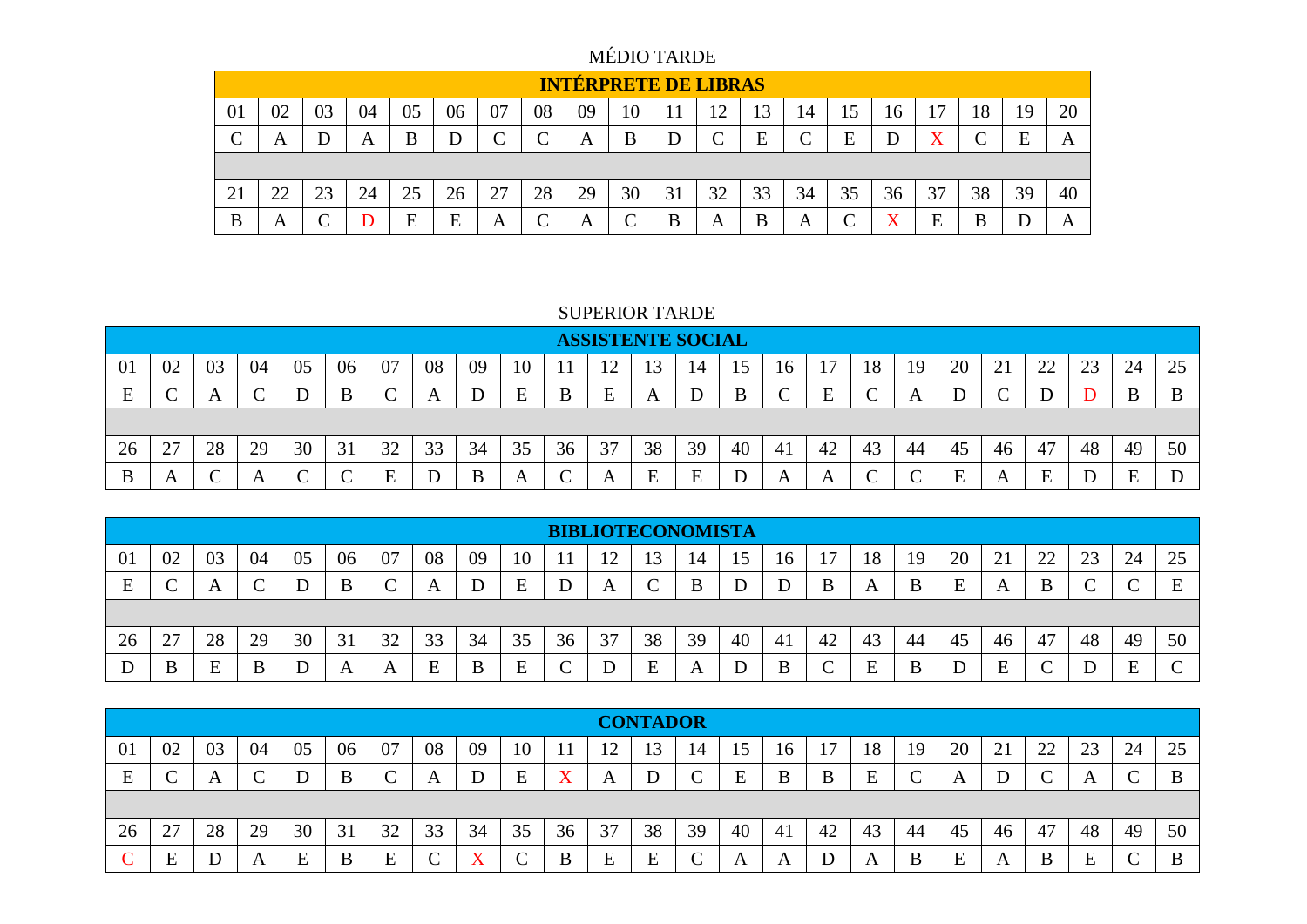|    |                                                                                              |    |    |    |    |    |    |    |    |    | <b>FONOAUDIÓLOGO</b> |    |    |    |    |    |    |    |    |    |                     |    |    |    |
|----|----------------------------------------------------------------------------------------------|----|----|----|----|----|----|----|----|----|----------------------|----|----|----|----|----|----|----|----|----|---------------------|----|----|----|
| 01 | 02                                                                                           | 03 | 04 | 05 | 06 | 07 | 08 | 09 | 10 |    | 1 <sub>2</sub>       |    | 14 | 15 | 16 |    | 18 | 19 | 20 | 21 | $\mathcal{D}$<br>∠∠ | 23 | 24 | 25 |
| E  | E<br>$\mathcal{C}$<br>B<br>$\sqrt{2}$<br>E<br>⌒<br>E<br>E<br>B<br>E<br>B<br>A<br>A<br>◡<br>◡ |    |    |    |    |    |    |    |    |    |                      |    |    |    |    |    |    |    |    |    |                     |    |    |    |
|    |                                                                                              |    |    |    |    |    |    |    |    |    |                      |    |    |    |    |    |    |    |    |    |                     |    |    |    |
| 26 | 27                                                                                           | 28 | 29 | 30 | 31 | 32 | 33 | 34 | 35 | 36 | 37                   | 38 | 39 | 40 | 41 | 42 | 43 | 44 | 45 | 46 | 47                  | 48 | 49 | 50 |
| B  |                                                                                              |    | A  | Ε  | A  |    |    | E  | A  |    | D                    | B  | A  |    | B  | A  | B  |    | A  |    | $\sqrt{ }$          | E  | B  |    |

|                |    |    |            |    |    |    |    |    |    |    | <b>NUTRICIONISTA</b> |    |                 |    |    |    |              |    |          |    |                  |                     |    |    |
|----------------|----|----|------------|----|----|----|----|----|----|----|----------------------|----|-----------------|----|----|----|--------------|----|----------|----|------------------|---------------------|----|----|
| $\overline{0}$ | 02 | 03 | 04         | 05 | 06 | 07 | 08 | 09 | 10 |    | ר ו                  | -2 | $\overline{14}$ | 15 | 16 |    | 18           | 19 | 20       | ∠⊥ | $\gamma$<br>∠∠   | $2^{\circ}$         | 24 | 25 |
| E              | ◡  |    | $\sqrt{ }$ |    | B  |    | A  | D  | E  | Ε  |                      | E  | ◡               |    | E  | E  | B            | A  | $\Gamma$ |    | $\blacktriangle$ |                     | B  |    |
|                |    |    |            |    |    |    |    |    |    |    |                      |    |                 |    |    |    |              |    |          |    |                  |                     |    |    |
| 26             | 27 | 28 | 29         | 30 | 31 | 32 | 33 | 34 | 35 | 36 | 37                   | 38 | 39              | 40 | 41 | 42 | 43           | 44 | 45       | 46 | 47               | 48                  | 49 | 50 |
| A              | E  | F  |            |    | B  |    | A  |    | A  |    | F<br>نلا             |    |                 |    | A  | ᠇  | $\mathbf{A}$ |    | A        |    | B                | $\blacksquare$<br>E |    |    |

|    |                 |    |    |    |            |    |    |    |    |    |     | <b>PSICÓLOGO</b> |               |    |                |    |    |    |        |    |            |    |    |    |
|----|-----------------|----|----|----|------------|----|----|----|----|----|-----|------------------|---------------|----|----------------|----|----|----|--------|----|------------|----|----|----|
| 01 | 02              | 03 | 04 | 05 | 06         | 07 | 08 | 09 | 10 |    | ר ו | 13               | 14            |    | 16             |    | 18 | 19 | 20     | 21 | 22         | 23 | 24 | 25 |
| E  | $\sqrt{ }$<br>╰ | A  |    |    | B          |    | A  |    | E  |    |     | В                | $\Gamma$<br>◡ | E  | A              | В  |    |    | A      | B  | D          |    |    |    |
|    |                 |    |    |    |            |    |    |    |    |    |     |                  |               |    |                |    |    |    |        |    |            |    |    |    |
| 26 | 27              | 28 | 29 | 30 | 31         | 32 | 33 | 34 | 35 | 36 | 37  | 38               | 39            | 40 | 4 <sub>1</sub> | 42 | 43 | 44 | 45     | 46 | 47         | 48 | 49 | 50 |
| B  | E               |    |    |    | $\sqrt{ }$ | F  | E  |    | B  |    | B   |                  | B             |    | $\mathbf{x}$   |    |    |    | $\sim$ |    | $\sqrt{ }$ |    |    |    |

|    |             |    |    |        |            |    |    |    | <b>DOCENTE II - ARTE</b> |    |    |    |                 |    |    |    |    |        |    |
|----|-------------|----|----|--------|------------|----|----|----|--------------------------|----|----|----|-----------------|----|----|----|----|--------|----|
| 01 | 02          | 03 | 04 | 05     | 06         | 07 | 08 | 09 | 10                       |    | ി  | 13 | 14              | 15 | 16 | ٠7 | 18 | 19     | 20 |
| E  | $\sim$<br>◡ | Α  |    |        |            | E  | B  | B  | A                        | E  |    | B  | E               | A  |    | A  |    | F      | B  |
|    |             |    |    |        |            |    |    |    |                          |    |    |    |                 |    |    |    |    |        |    |
| 21 | つつ<br>∸     | 23 | 24 | 25     | 26         | 27 | 28 | 29 | 30                       | 31 | 32 | 33 | 34              | 35 | 36 | 37 | 38 | 39     | 40 |
| D  | F<br>ப      | B  |    | Е<br>∸ | $\sqrt{2}$ | E  | B  |    | Δ                        |    | A  | B  | $\sqrt{ }$<br>◡ | A  | E  | B  |    | −<br>ட | ⌒  |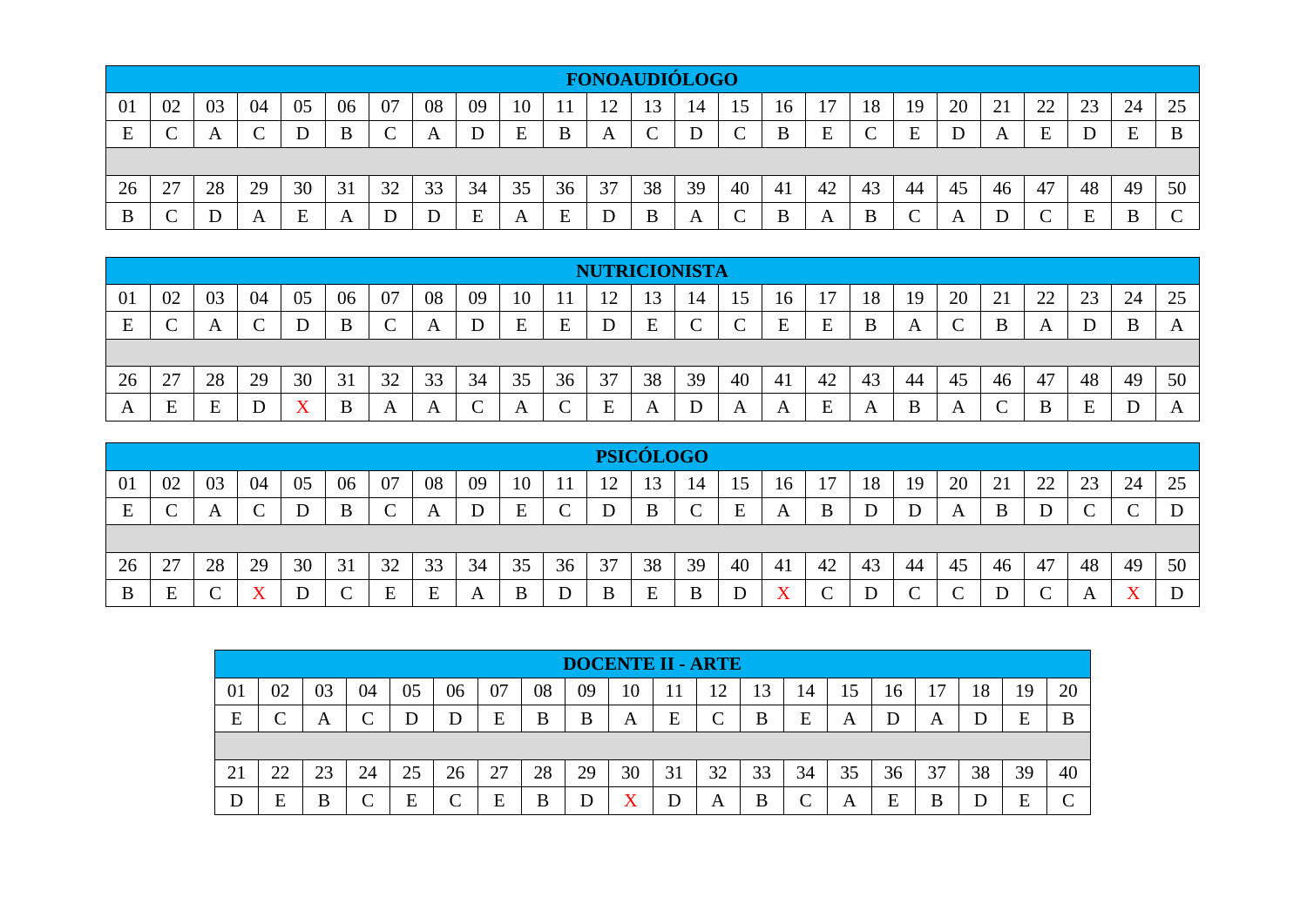|    |    |    |    |    |          |    |    |    | <b>DOCENTE II - CIÊNCIAS</b> |    |    |    |    |    |    |    |    |    |    |
|----|----|----|----|----|----------|----|----|----|------------------------------|----|----|----|----|----|----|----|----|----|----|
| 01 | 02 | 03 | 04 | 05 | 06       | 07 | 08 | 09 | 10                           |    |    | 13 | 14 | 15 | 16 | 17 | 18 | 19 | 20 |
| E  |    | A  |    |    | D        | E  | B  | B  | A                            | B  | ⌒  |    | D  | A  | E  | E  | A  | B  | B  |
|    |    |    |    |    |          |    |    |    |                              |    |    |    |    |    |    |    |    |    |    |
| 21 | 22 | 23 | 24 | 25 | 26       | 27 | 28 | 29 | 30                           | 31 | 32 | 33 | 34 | 35 | 36 | 37 | 38 | 39 | 40 |
| ⌒  |    |    | E  |    | $\Gamma$ | A  | D  | B  | B                            |    | A  | B  | ⌒  | A  | E  | B  |    | E  |    |

|    |               |    |    |    |    |    |    |        | <b>DOCENTE II - EDUCAÇÃO FÍSICA</b> |              |    |    |            |                       |    |    |    |    |              |
|----|---------------|----|----|----|----|----|----|--------|-------------------------------------|--------------|----|----|------------|-----------------------|----|----|----|----|--------------|
| 01 | 02            | 03 | 04 | 05 | 06 | 07 | 08 | 09     | 10                                  | $\mathbf{1}$ |    | 13 | 14         | 15                    | 16 | 17 | 18 | 19 | 20           |
| E  | U             | A  |    |    |    | E  | B  | B      | A                                   | E            | E  |    | А          | $\overline{\text{X}}$ | А  | A  | E  |    | $\mathbf{A}$ |
|    |               |    |    |    |    |    |    |        |                                     |              |    |    |            |                       |    |    |    |    |              |
| 21 | $\mathcal{D}$ | 23 | 24 | 25 | 26 | 27 | 28 | 29     | 30                                  | 31           | 32 | 33 | 34         | 35                    | 36 | 37 | 38 | 39 | 40           |
| B  |               |    | R  | А  |    | B  | A  | $\sim$ | В                                   | D            | А  | B  | $\sqrt{ }$ | А                     | E  | В  |    | F  |              |

|    |    |    |    |    |             |                       |    |    | <b>DOCENTE II - ESPANHOL</b> |    |    |    |    |    |                |        |    |    |
|----|----|----|----|----|-------------|-----------------------|----|----|------------------------------|----|----|----|----|----|----------------|--------|----|----|
| 01 | 02 | 03 | J4 | 05 | 06          | 07                    | 08 | 09 | 10                           |    | 13 | 14 | 15 | 16 | $\overline{ }$ | 18     | ۰Q | 20 |
| E  |    | A  |    |    | D           | E                     | B  | B  | A                            | A  |    | A  |    | B  | A              | −<br>E |    | A  |
|    |    |    |    |    |             |                       |    |    |                              |    |    |    |    |    |                |        |    |    |
| 21 | 22 | 23 | 24 | 25 | 26          | 27                    | 28 | 29 | 30                           | 32 | 33 | 34 | 35 | 36 | 37             | 38     | 39 | 40 |
|    |    | В  | E  |    | $\mathbf v$ | $\overline{\text{X}}$ | А  |    | B                            | A  | B  |    | A  | F  | В              |        | F  |    |

|    | <b>DOCENTE II - GEOGRAFIA</b> |    |    |    |    |    |        |             |    |    |    |    |            |    |    |    |    |    |    |
|----|-------------------------------|----|----|----|----|----|--------|-------------|----|----|----|----|------------|----|----|----|----|----|----|
| 01 | 02                            | 03 | 04 | 05 | 06 | 07 | 08     | 09          | 10 |    | ∠  | 13 | 14         | 15 | 16 | 17 | 18 | 19 | 20 |
| E  |                               | A  |    |    | D  | E  | B      | B           | A  | B  |    |    | $\sqrt{ }$ | А  |    |    |    | A  | F  |
|    |                               |    |    |    |    |    |        |             |    |    |    |    |            |    |    |    |    |    |    |
| 21 | 22                            | 23 | 24 | 25 | 26 | 27 | 28     | 29          | 30 | 31 | 32 | 33 | 34         | 35 | 36 | 37 | 38 | 39 | 40 |
|    | E                             | B  |    |    | E  | B  | $\sim$ | $\sim$<br>v | E  |    | A  | B  | ⌒          | A  | E  | B  |    | E  |    |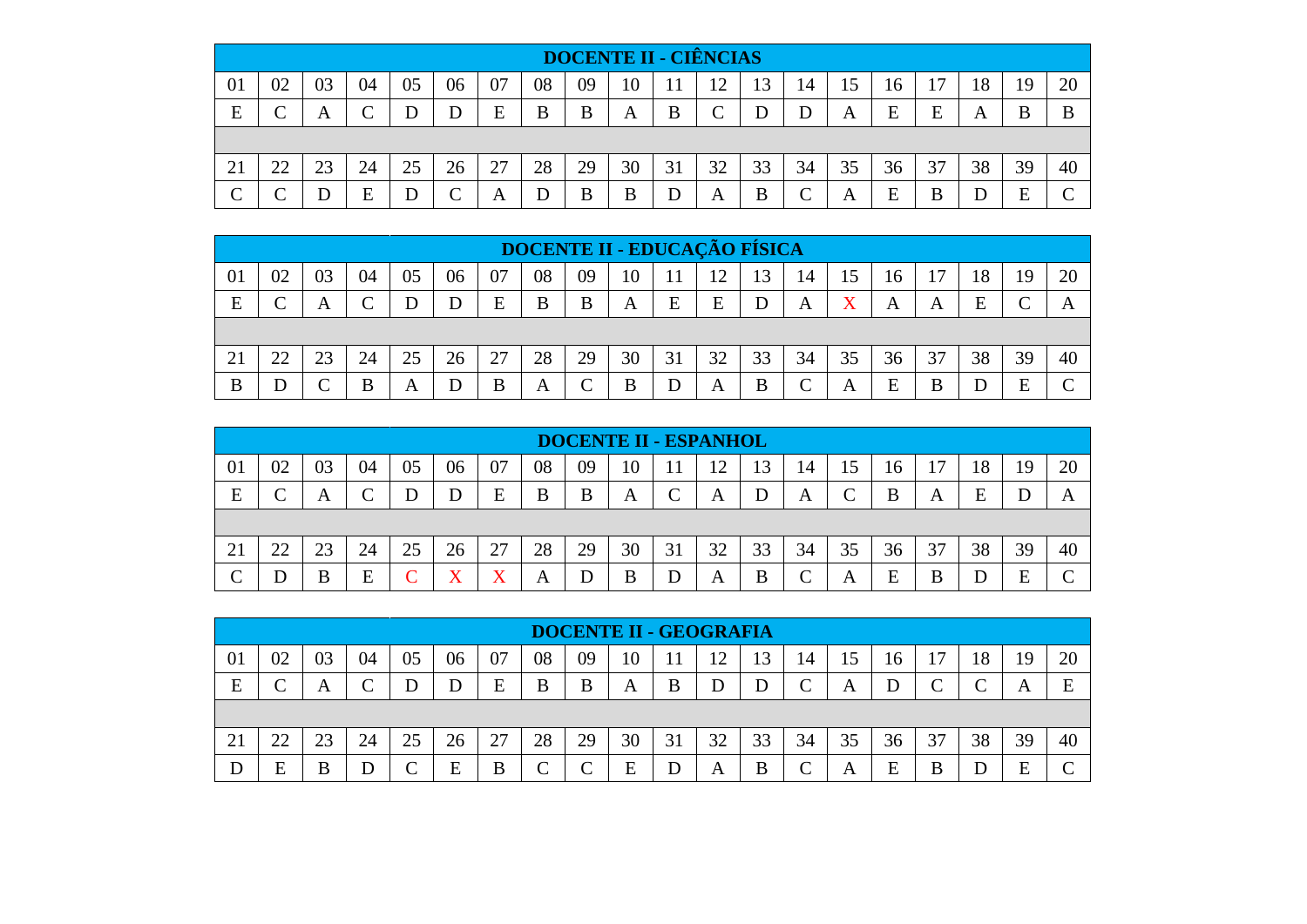|    | <b>DOCENTE II - HISTÓRIA</b> |    |    |    |    |                 |    |    |    |    |    |    |                 |    |    |    |    |    |    |
|----|------------------------------|----|----|----|----|-----------------|----|----|----|----|----|----|-----------------|----|----|----|----|----|----|
| 01 | 02                           | 03 | 04 | 05 | 06 | 07              | 08 | 09 | 10 |    | 12 | 13 | 14              | 15 | 16 | 17 | 18 | 19 | 20 |
| E  |                              | A  |    | D  | D  | E               | B  | B  | A  | Α  | ⌒  | E  | D               | A  | B  |    | A  |    |    |
|    |                              |    |    |    |    |                 |    |    |    |    |    |    |                 |    |    |    |    |    |    |
| 21 | 22                           | 23 | 24 | 25 | 26 | 27              | 28 | 29 | 30 | 31 | 32 | 33 | 34              | 35 | 36 | 37 | 38 | 39 | 40 |
| B  | A                            |    | A  |    | A  | $\sqrt{ }$<br>◡ | B  | D  | E  |    | A  | B  | $\sqrt{ }$<br>◡ | A  | E  | B  |    | E  |    |

|    | <b>DOCENTE II - INGLÊS</b> |    |    |    |    |    |    |    |    |        |    |    |                    |    |    |    |    |    |    |
|----|----------------------------|----|----|----|----|----|----|----|----|--------|----|----|--------------------|----|----|----|----|----|----|
| 01 | 02                         | 03 | 04 | 05 | 06 | 07 | 08 | 09 | 10 |        | ے  | 13 | 14                 | 15 | 16 | 17 | 18 | 19 | 20 |
| E  | $\sim$                     | А  |    |    |    | E  | B  | B  | A  | $\sim$ | B  | A  |                    | E  | B  | E  | B  |    | E  |
|    |                            |    |    |    |    |    |    |    |    |        |    |    |                    |    |    |    |    |    |    |
| 21 | つつ                         | 23 | 24 | 25 | 26 | 27 | 28 | 29 | 30 | 31     | 32 | 33 | 34                 | 35 | 36 | 37 | 38 | 39 | 40 |
| D  | A                          | B  |    |    | A  | B  | A  | E  |    |        | А  | B  | $\curvearrowright$ | A  | E  | B  |    | F  |    |

|    | <b>DOCENTE II - LETRAS/LIBRAS</b> |    |     |    |    |    |    |        |    |    |    |    |            |                    |    |                |    |    |    |
|----|-----------------------------------|----|-----|----|----|----|----|--------|----|----|----|----|------------|--------------------|----|----------------|----|----|----|
| 01 | 02                                | 03 | 4١. | 05 | 06 | 07 | 08 | 09     | 10 |    |    | 13 | 14         | 15                 | 16 | $\overline{ }$ | 8  | Q  | 20 |
| E  |                                   | A  |     | D  | D  | Ε  | B  | B      | A  | A  |    |    |            | $\curvearrowright$ | E  | А              | В  | В  | E  |
|    |                                   |    |     |    |    |    |    |        |    |    |    |    |            |                    |    |                |    |    |    |
| 21 | つつ                                | 23 | 24  | 25 | 26 | 27 | 28 | 29     | 30 | 31 | 32 | 33 | 34         | 35                 | 36 | 37             | 38 | 39 | 40 |
| B  | F                                 |    |     | F  | D  | A  | A  | $\sim$ | B  |    | А  | B  | $\sqrt{ }$ | A                  | F  | В              |    | F  |    |

|    | <b>DOCENTE II - MATEMÁTICA</b> |    |    |    |          |    |    |    |    |    |    |    |    |    |    |    |    |    |    |
|----|--------------------------------|----|----|----|----------|----|----|----|----|----|----|----|----|----|----|----|----|----|----|
| 01 | 02                             | 03 | 04 | 05 | 06       | 07 | 08 | 09 | 10 |    |    | 13 | 14 | 15 | 16 | 17 | 18 | 19 | 20 |
| E  |                                | A  |    |    | D        | E  | B  | B  | A  | E  |    |    | B  | A  | A  | B  |    | В  |    |
|    |                                |    |    |    |          |    |    |    |    |    |    |    |    |    |    |    |    |    |    |
| 21 | 22                             | 23 | 24 | 25 | 26       | 27 | 28 | 29 | 30 | 31 | 32 | 33 | 34 | 35 | 36 | 37 | 38 | 39 | 40 |
| A  | E                              | A  | A  | B  | $\Gamma$ | E  | D  | E  | B  |    | A  | B  | ⌒  | A  | E  | B  |    | E  |    |